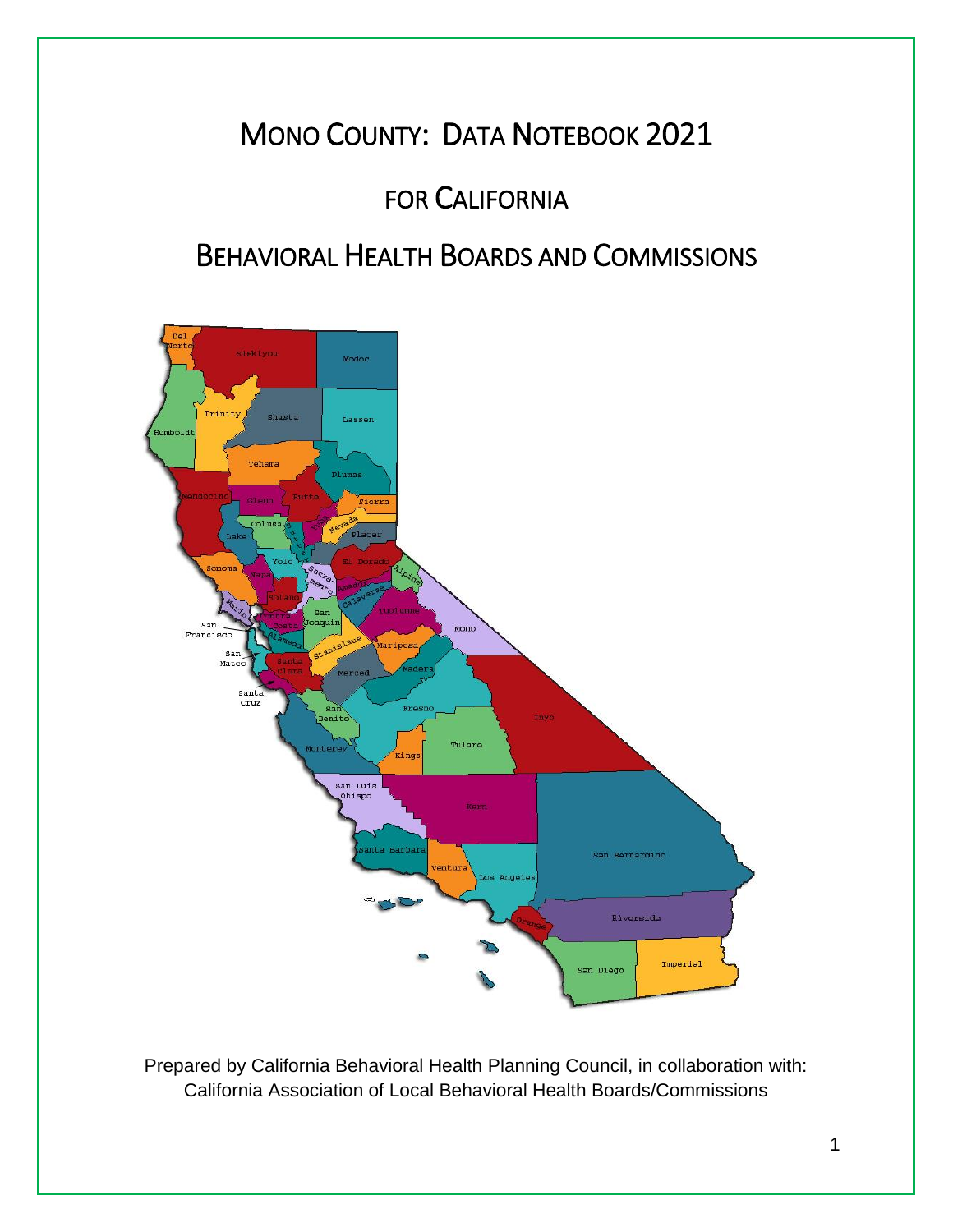The California Behavioral Health Planning Council (Council) is under federal and state mandate to advocate on behalf of adults with severe mental illness and children with severe emotional disturbance and their families. The Council is also statutorily required to advise the Legislature on behavioral health issues, policies, and priorities in California. The Council advocates for an accountable system of seamless, responsive services that are strength-based, consumer and family member driven, recovery oriented, culturally, and linguistically responsive and cost effective. Council recommendations promote cross-system collaboration to address the issues of access and effective treatment for the recovery, resilience, and wellness of Californians living with severe mental illness.

For information, you may contact the following email address or telephone number:

[DataNotebook@CMHPC.ca.gov](mailto:DataNotebook@CMHPC.ca.gov) (916) 701-8211

Or, you may contact us by postal mail at:

Data Notebook California Behavioral Health Planning Council 1501 Capitol Avenue, MS 2706 P.O. Box 997413 Sacramento, CA 95899-7413

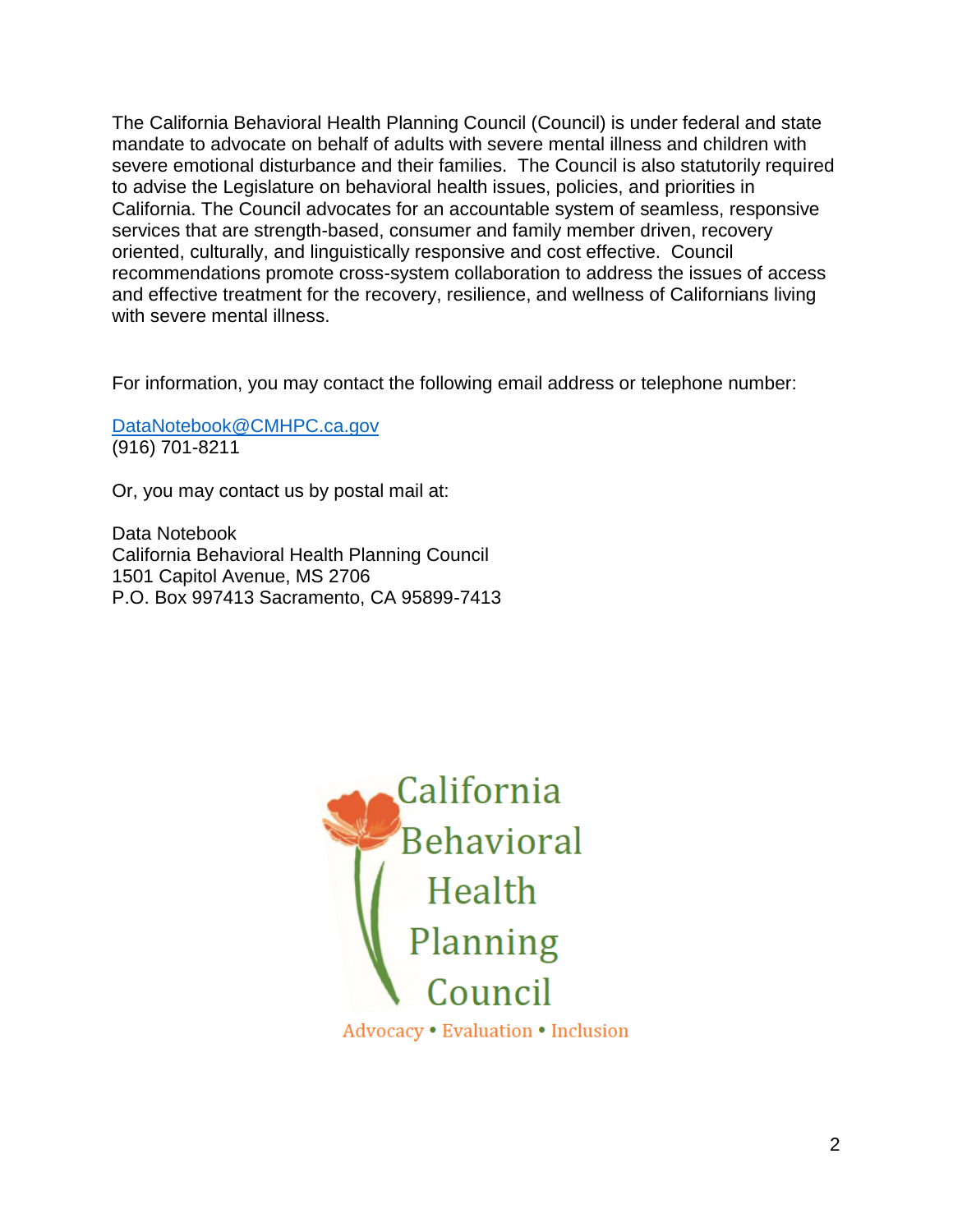# **NOTICE:**

This document contains a textual **preview** of the California Behavioral Health Planning Council 2021 Data Notebook survey, as well as **supplemental data** for your county. It is meant as a **reference document only**.

Some of the survey items appear differently on the live survey due to the difference in formatting. For a more accurate preview of the online survey, please reference the **Data Notebook 2021 SurveyMonkey Preview PDF**, which you received along with this document. We recommend reviewing both documents while preparing your survey responses.

## **DO NOT RETURN THIS DOCUMENT.**

*Please use it for preparation purposes only.*

To complete your 2021 Data Notebook, please use the following link and fill out the survey online: **<https://www.surveymonkey.com/r/DPQT8F8>**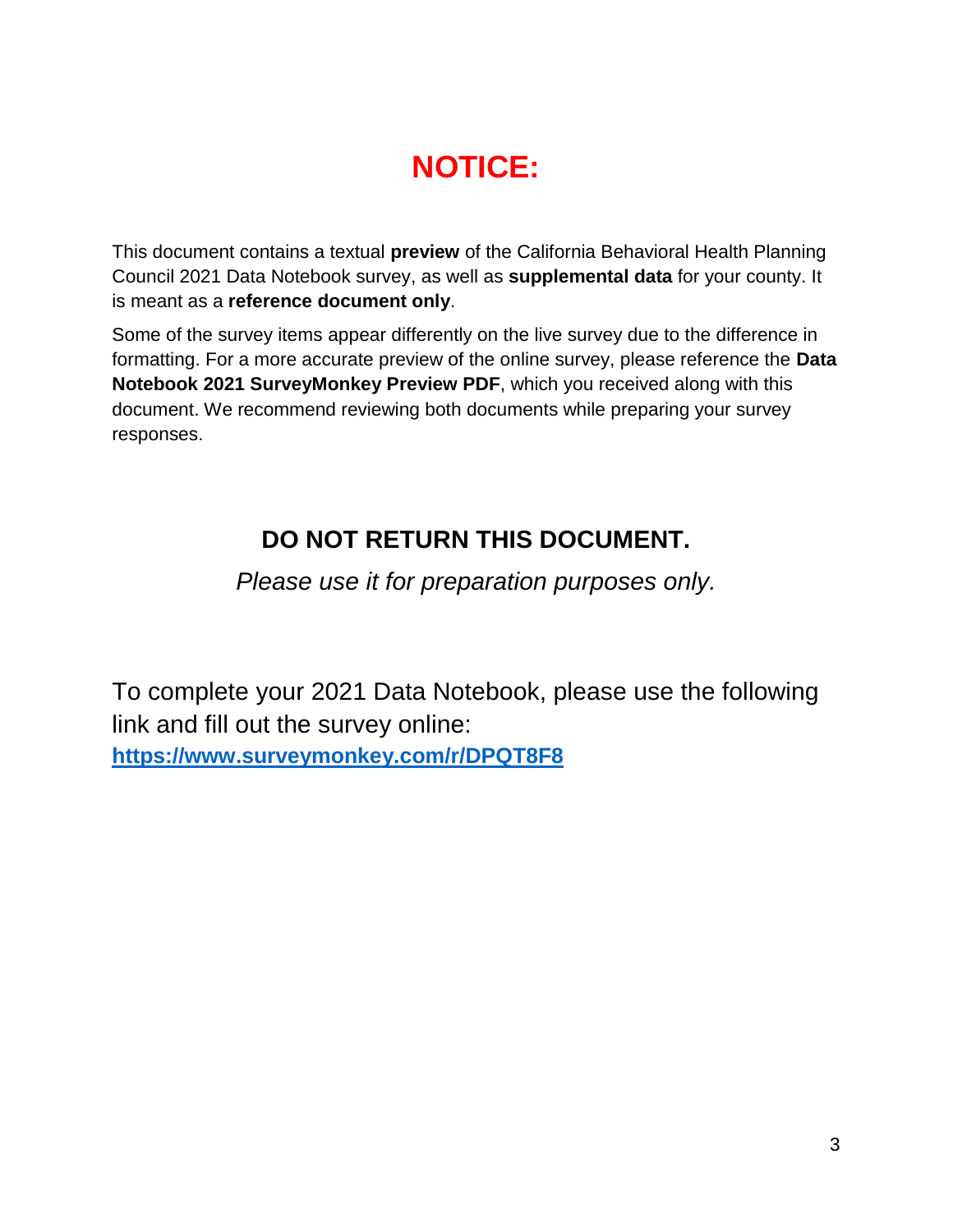## **Table of Contents**

| Part I. Standard Yearly Data and Questions for Counties and Local Advisory Boards6 |  |
|------------------------------------------------------------------------------------|--|
| • Child Welfare Services: Foster Children in Certain Types of Congregate Care 8    |  |
|                                                                                    |  |
|                                                                                    |  |
|                                                                                    |  |
|                                                                                    |  |
|                                                                                    |  |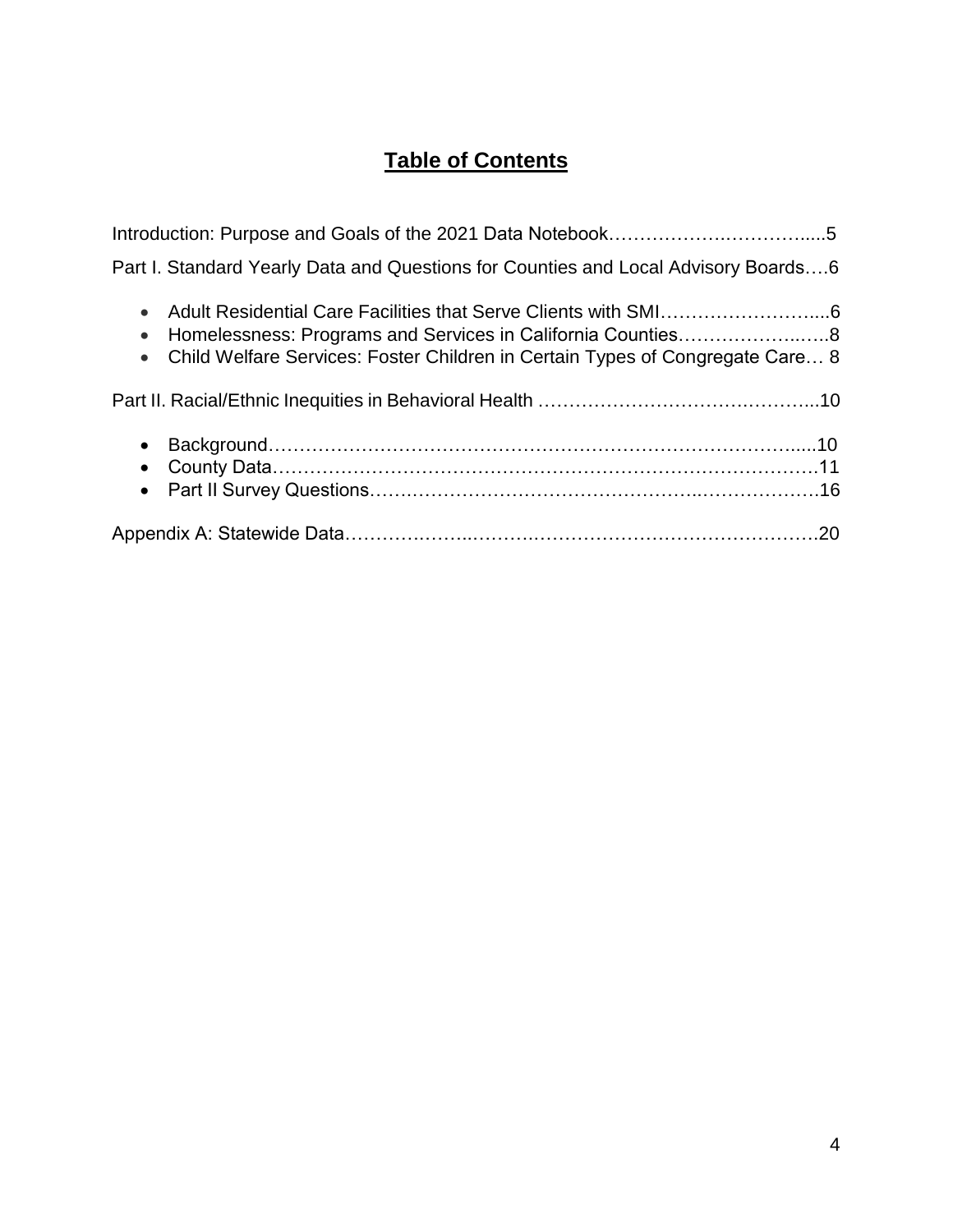## **Introduction: Purpose and Goals**

The Data Notebook is a structured format to review information and report on each county's behavioral health services. A different part of the public behavioral health system is focused on each year, because the overall system is very large and complex. This system includes both mental health and substance use treatment services designed for individuals across the lifespan.

Local behavioral health boards/commissions are required to review performance outcomes data for their county and to report their findings to the California Behavioral Health Planning Council (Planning Council). To provide structure for the report and to make the reporting easier, each year a Data Notebook is created for local behavioral health boards to complete and submit to the Planning Council. The discussion questions seek input from the local boards and their departments. These responses are analyzed by Planning Council staff to create an annual report to inform policy makers, stakeholders, and the public.

The Data Notebook structure and questions are designed to meet important goals:

- $\bullet$  To help local boards meet their legal mandates<sup>1</sup> to review and comment on their county's performance outcome data, and communicate its findings to the CA Behavioral Health Planning Council;
- To serve as an educational resource on behavioral health data;
- To obtain opinion and thoughts of local board members on specific topics;
- To identify unmet needs and make recommendations.

The 2021 Data Notebook is focusing on racial/ethnic inequities in behavioral health. This topic comprises only part of the Data Notebook. We also have developed a section (Part I) with questions that are addressed each year to help us detect any trends. Monitoring these trends will assist in identification of unmet needs or gaps in services which may occur due to changes in population, resources available, or public policy.

The Planning Council encourages all members of local behavioral health boards/commissions to participate in developing responses for the Data Notebook. This is an opportunity for the local boards and their county behavioral health departments to work together to identify important issues in their community. This work informs county and state leadership about local behavioral health programs, needs, and services. This

 $\overline{\phantom{a}}$ <sup>1</sup> W.I.C. 5604.2, regarding mandated reporting roles of MH Boards and Commissions in California.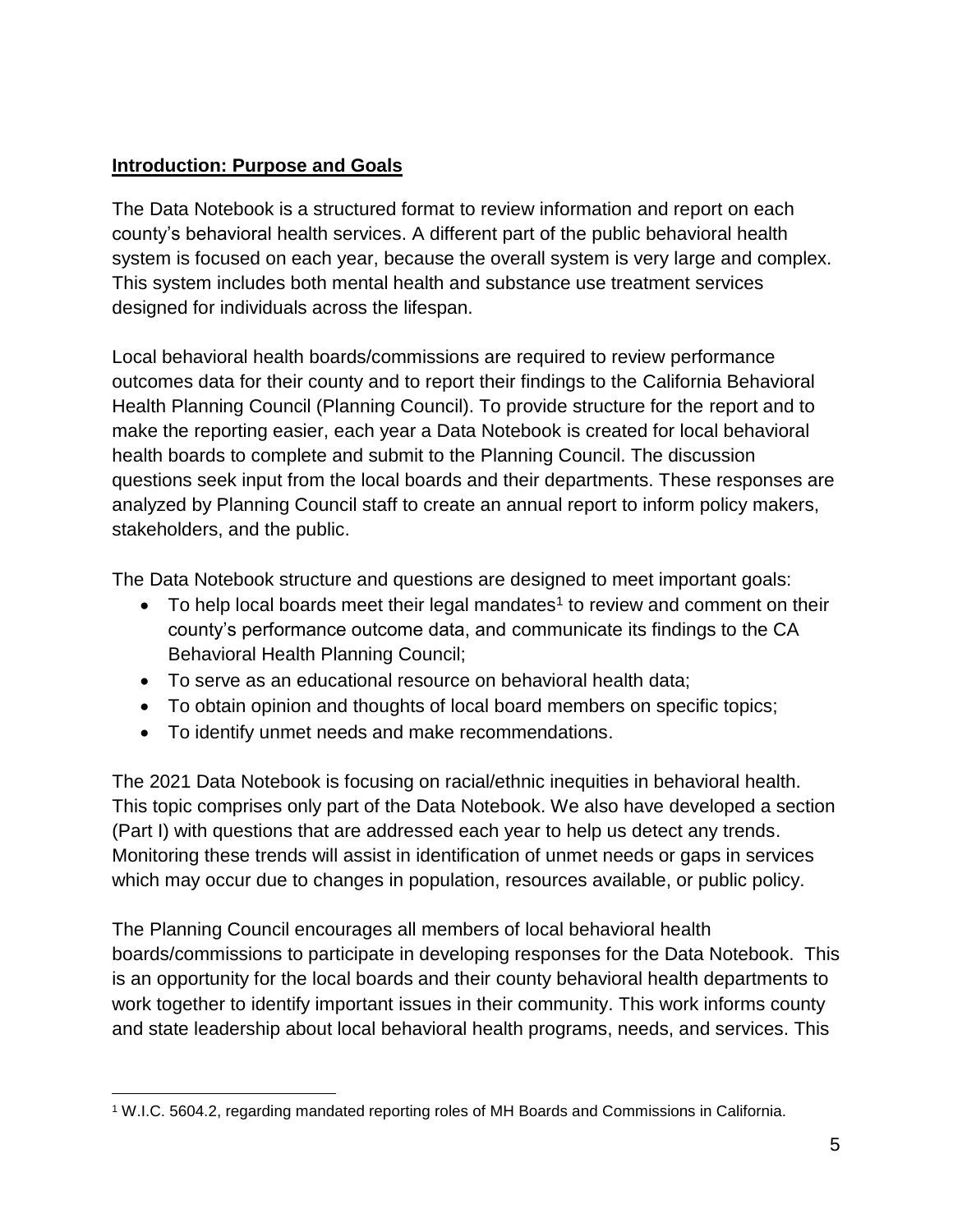Information is used in the Planning Council's advocacy to the legislature and for input to the state mental health block grant application to SAMHSA<sup>2</sup>.

## **CBHPC 2021 Data Notebook – Part I:**

## **Standard Yearly Data and Questions for Counties and Local Boards**

In recent years, major improvements in data availability now permit local boards and other stakeholders to consult extensive Medi-Cal data online that is provided by the Department of Health Care Services (DHCS). These data include populations that receive Specialty Mental Health Services (SMHS) and Substance Use Disorder Treatment. Similar data are analyzed each year to evaluate county programs and those reports can be found at [www.CalEQRO.com.](http://www.caleqro.com/) Additionally, Mental Health Services Act (MHSA) data can be found in the 'MHSA Transparency Tool' presented on the Mental Health Services Oversight and Accountability Commission (MHSOAC) website.

In addition, members of the Planning Council would like to examine some county-level data that are not readily available online and for which there is no other publiclyaccessible source. The items of interest include data that are collected by the counties because they need to know how much they are spending in these service categories and for how many clients. Collecting these data will help us analyze aspects of the behavioral health system that are not currently tracked.

Please answer these questions using information for fiscal year (FY) 2020-2021 or the most recent fiscal year for which you have data. Not all counties will have readily available data for some of the questions asked below. In that case, please enter N/A for 'data not available.'

## **Adult Residential Care**

There is little public data available about who is residing in licensed facilities on the website of the Community Care Licensing Division at the CA Department of Social Services. This makes it difficult to determine how many of the licensed Adult Residential Facilities (ARFs) operate with services to meet the needs of adults with chronic and/or serious mental illness (SMI), compared to other adults who have physical or developmental disabilities. In 2020, legislation was signed that requires the collection of data from licensed operators about how many residents have SMI and whether these

 $\overline{\phantom{a}}$ <sup>2</sup> SAMHSA: Substance Abuse and Mental Health Services Administration, an agency of the Department of Health and Human Services in the U.S. federal government. For more information and reports, see [www.SAMHSA.gov.](http://www.samhsa.gov/)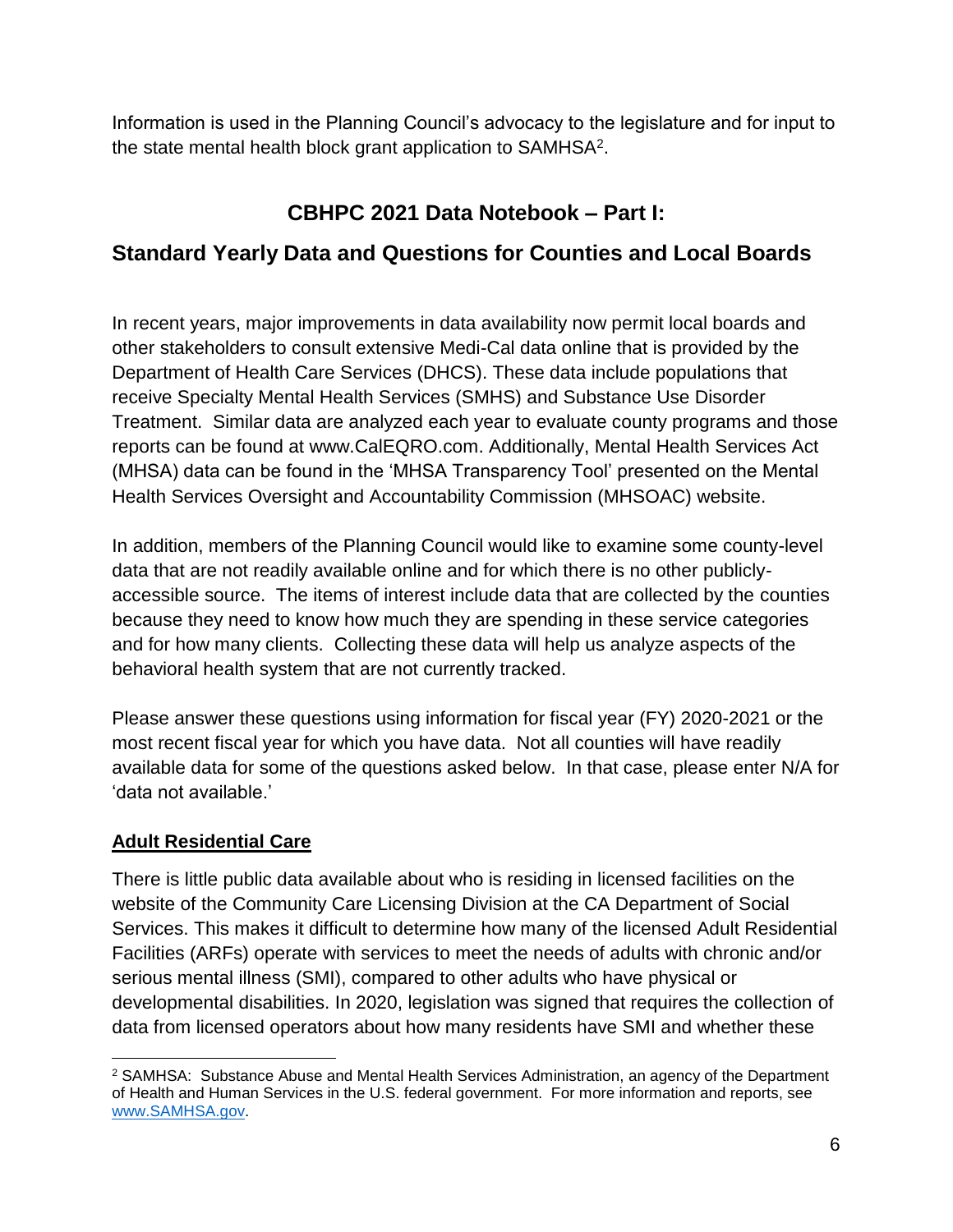facilities have services these clients need to support their recovery or transition to other housing.

The Planning Council would like to understand what type of data are currently available at the county level regarding ARFs and Institutions for Mental Diseases (IMDs)<sup>3</sup> available to serve individuals with SMI, and how many of these individuals (for whom the county has financial responsibility) are served in facilities such as ARFs or IMDs. 'Bed day' is defined as a treatment slot (or bed) occupied by one person for one day.

The following is a text summary of the survey questions for Part I of the 2021 Data Notebook. Please note that the questions are presented here in a different format than the finalized SurveyMonkey online survey. Refer to the PDF preview of the SurveyMonkey survey to see a more accurate presentation of the items.

- 1) Please identify your County / Local Board or Commission.
- 2) For how many individuals did your county behavioral health department pay some or all of the costs to reside in a licensed Adult Residential Care Facility (ARF), during the last fiscal year? (Text response)
- 3) What is the total number of ARF bed-days paid for these individuals, during the last fiscal year? (Text response)
- 4) Unmet needs: how many individuals served by your county behavioral health department need this type of housing but currently are not living in an ARF? (Text response)
- 5) Does your county have any 'Institutions for Mental Disease' (IMD)?
	- a. No

 $\overline{\phantom{a}}$ 

- b. Yes (If Yes, how many IMDs?)
- 6) For how many individual clients did your county behavioral health department pay the costs for an IMD stay (either in or out of your county), during the last fiscal year? In-county: (Text response) Out-of-county: (Text response)
- 7) What is the total number of IMD bed-days paid for these individuals by your county behavioral health department during the same time period? (Text response)

<sup>&</sup>lt;sup>3</sup> Institution for Mental Diseases (IMD) List: [https://www.dhcs.ca.gov/services/MH/Pages/MedCCC-](https://www.dhcs.ca.gov/services/MH/Pages/MedCCC-IMD_List.aspx)[IMD\\_List.aspx.](https://www.dhcs.ca.gov/services/MH/Pages/MedCCC-IMD_List.aspx)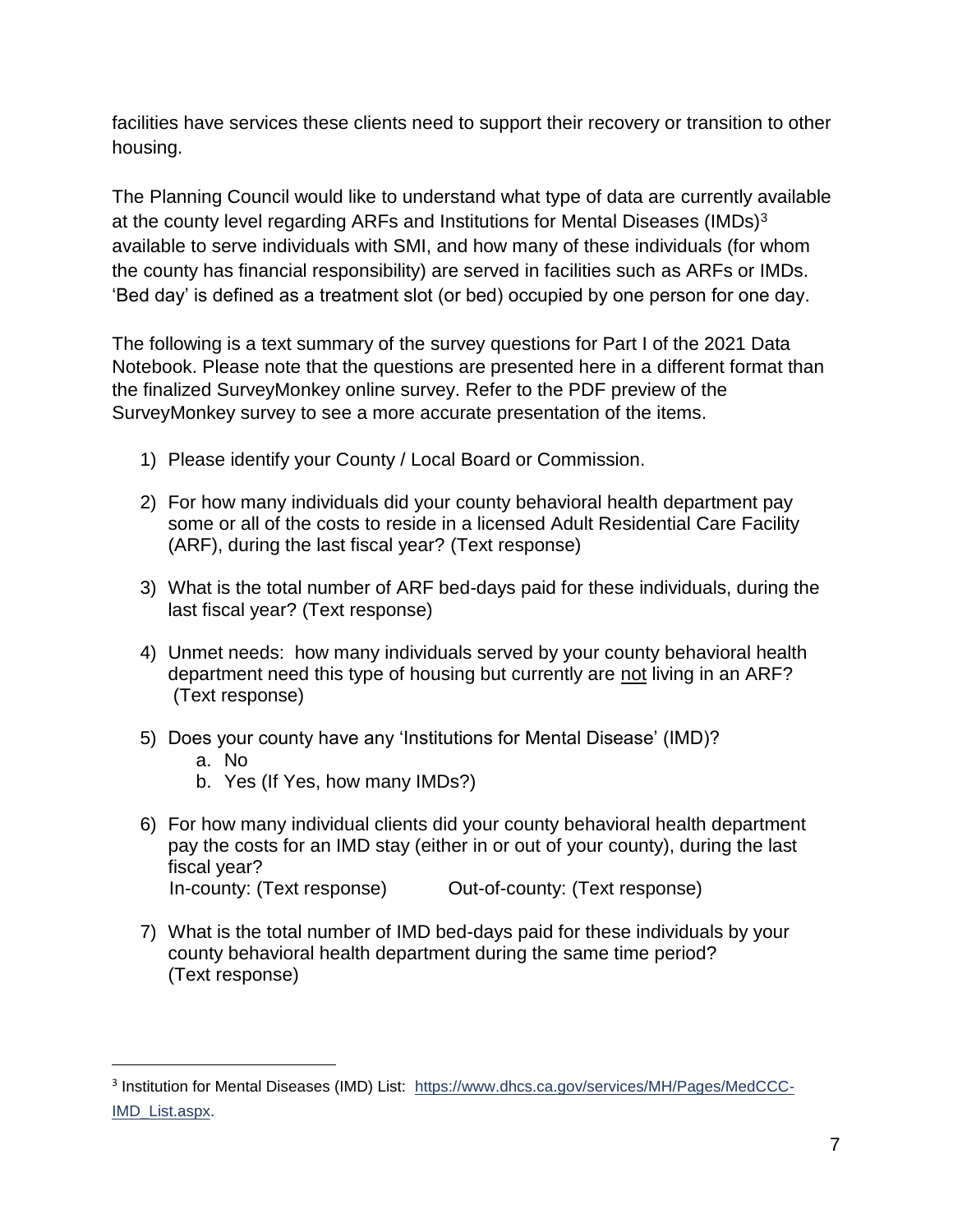## **Homelessness: Programs and Services in California Counties**

The Planning Council has a long history of advocacy for individuals with SMI who are homeless, or who are at-risk of becoming homeless. California's recent natural disasters and public health emergency have exacerbated the affordable housing crisis and homelessness. Federal funding was provided to states that could be used for temporary housing for individuals living on the streets as a method to stop the spread of the COVID-19 virus. Additional policy changes were made to mitigate the rate of evictions for persons who became unemployed as a result of the public health crisis.

Studies indicate that approximately only 1 in 3 individuals who are homeless also have serious mental illness and/or a substance use disorder. While the Planning Council does not endorse the idea that homelessness is caused by mental illness nor that the public BH system is responsible to fix homelessness, financially or otherwise, we know that recovery happens when an individual has a safe, stable place to live. Because this issue is so complex and will not be resolved in the near future, the Council will continue to track and report on the programs and supports offered by counties to assist homeless individuals who have SMI and/or SUD.

- 8) During the most recent fiscal year (2020-2021), what new programs were implemented, or existing programs were expanded, in your county to serve persons who are both homeless and have severe mental illness? (Mark all that apply.)
	- a. Emergency Shelter
	- b. Temporary Housing
	- c. Transitional Housing
	- d. Housing/Motel Vouchers
	- e. Supportive Housing
	- f. Safe Parking Lots
	- g. Rapid Re-Housing
	- h. Adult Residential Care Patch/Subsidy
	- i. Other (Please specify)

#### **Child Welfare Services: Foster Children in Certain Types of Congregate Care**

About 60,000 children, under the age of 18, in California are in foster care. They were removed from their homes because county child welfare departments, in conjunction with juvenile dependency courts, determined that these children could not live safely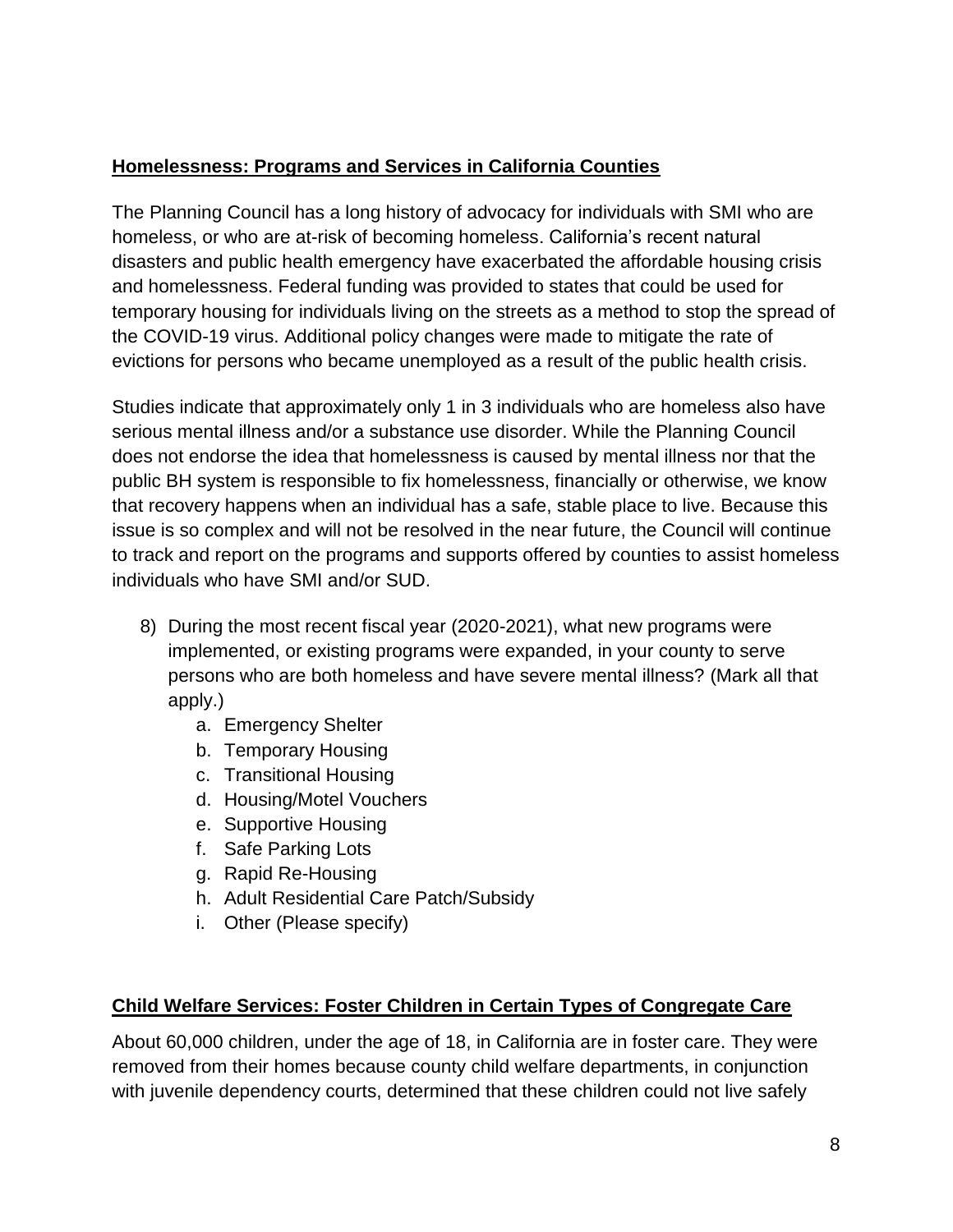with their caregiver(s). Most children are placed with a family who receive foster children, but a small number of the children need a higher level of care and are placed in a 'Group Home'. California is striving to move away from the use of long-term group homes, and prefers to place all youth in family settings, if possible. California has revised the treatment facilities for children whose needs cannot be safely met initially in a family setting. Group homes are to be transitioned into a new facility type called Short-Term Residential Treatment Program (STRTP). STRTPs provide short-term, specialized, and intensive treatment individualized to the needs of each child in placement.

All of California's counties are working toward closing long-term group homes and are establishing licensed STRTPs. This transition will take time and it is important for your board to talk with your county director about what is happening in your county for children in foster care who are not yet able to be placed in a family setting or who are in a family setting and experience a crisis which requires short-term intensive treatment.

- 9) Do you think your county is doing enough to serve the children/youth in group care?
	- a. Yes
	- b. No (If No, what is your recommendation? Please list or describe briefly) (Text response)

Many counties do not yet have STRTPs and may place children/youth in another county. Recent legislation (AB 1299) directs that the Medi-Cal eligibility of the child be transferred to the receiving county. This means, the county receiving the child now becomes financially responsible for his/her Medi-Cal costs.

- 10) Has your county received any children needing "group home" level of care from another county?
	- a. No
	- b. Yes (If Yes, how many?)
- 11) Has your county placed any children needing "group home" level of care into another county?
	- a. No
	- b. Yes (If Yes, how many?)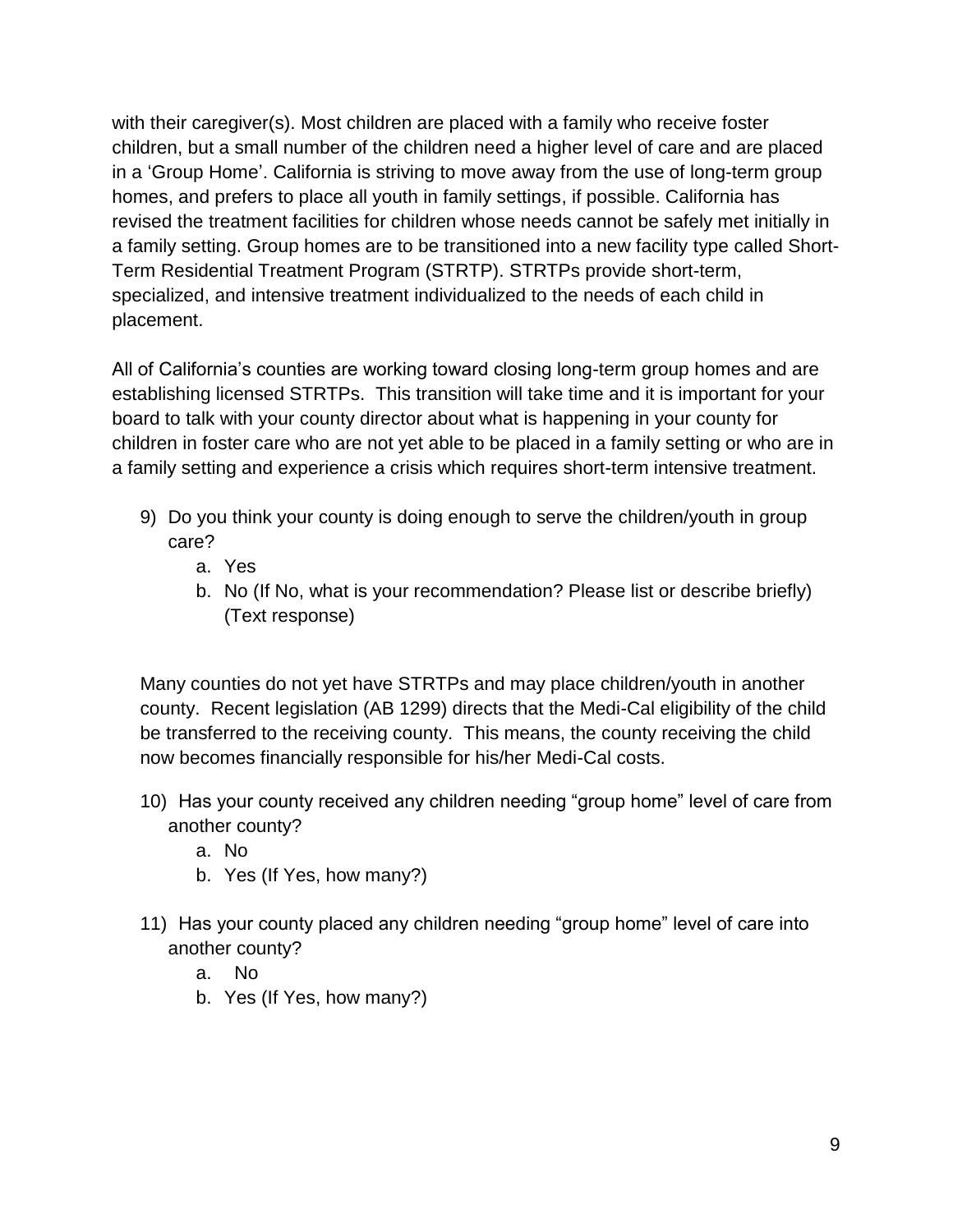## **CBHPC 2021 Data Notebook – Part II:**

## **Racial/Ethnic Inequities in Behavioral Health**

## **Background**

California is one of the most culturally diverse states in the nation regarding race, ethnicity, and language. This diversity is one of the state's greatest assets, but it also comes with a need to provide services in ways that are culturally relevant and respectful of these diverse communities. Health disparities by race and ethnicity are well documented, and there are prominent inequities in behavioral health outcomes and access to services. The state has a responsibility to address these disparities and work towards a mental health system that serves California's cultural and linguistic diversity.

The 2014 Data Notebook touched on some of these issues in a section titled "Access by Unserved and Under-Served Communities." Using data from the External Quality Review Organization (EQRO), the number of individuals eligible for Medi-Cal in the county was compared to the number who were served in county Specialty Mental Health programs in two charts, broken down by race/ethnicity. The counties were then asked 3 questions.

- 1. Is there a big difference between the race/ethnicity breakdowns on the two charts? Do you feel that the cultural group(s) that needs services in your county is receiving services?
- 2. What outreach efforts are being made to reach underserved groups in your community?
- 3. Do you have suggestions for improving outreach to and/or programs for underserved groups?

Since 2014, awareness of inequities in behavioral health has continued to increase. In 2017, Governor Jerry Brown signed AB 470 (Arambula) into law, which requires the tracking and evaluation of Medi-Cal specialty mental health services with the goal of reducing mental health disparities. The California Pan Ethnic Health Network (CPHEN) developed an Advisory Workgroup in 2018 to provide recommendations for the implementation of AB 470. The Department of Health Care Services published the first report of the data in 2019, with an update in 2020. The California Health Care Foundation (CHCF) and CPHEN [released a report](https://www.chcf.org/publication/mental-health-disparities-race-ethnicity-adults-medi-cal/) in November 2020 with analysis of that data, highlighting some of the findings that the data provides while also providing recommendations for additional measures focused on quality of care and outcomes. It also called for continued stakeholder engagement to ensure that "performance and disparity reduction measures reflect consumer needs."

This is just one example of the efforts being made to address behavioral health inequities; there is much more work to be done. The [CBHPC Equity Statement](https://www.dhcs.ca.gov/services/MH/Pages/CBHPC-Equity-Statement.aspx)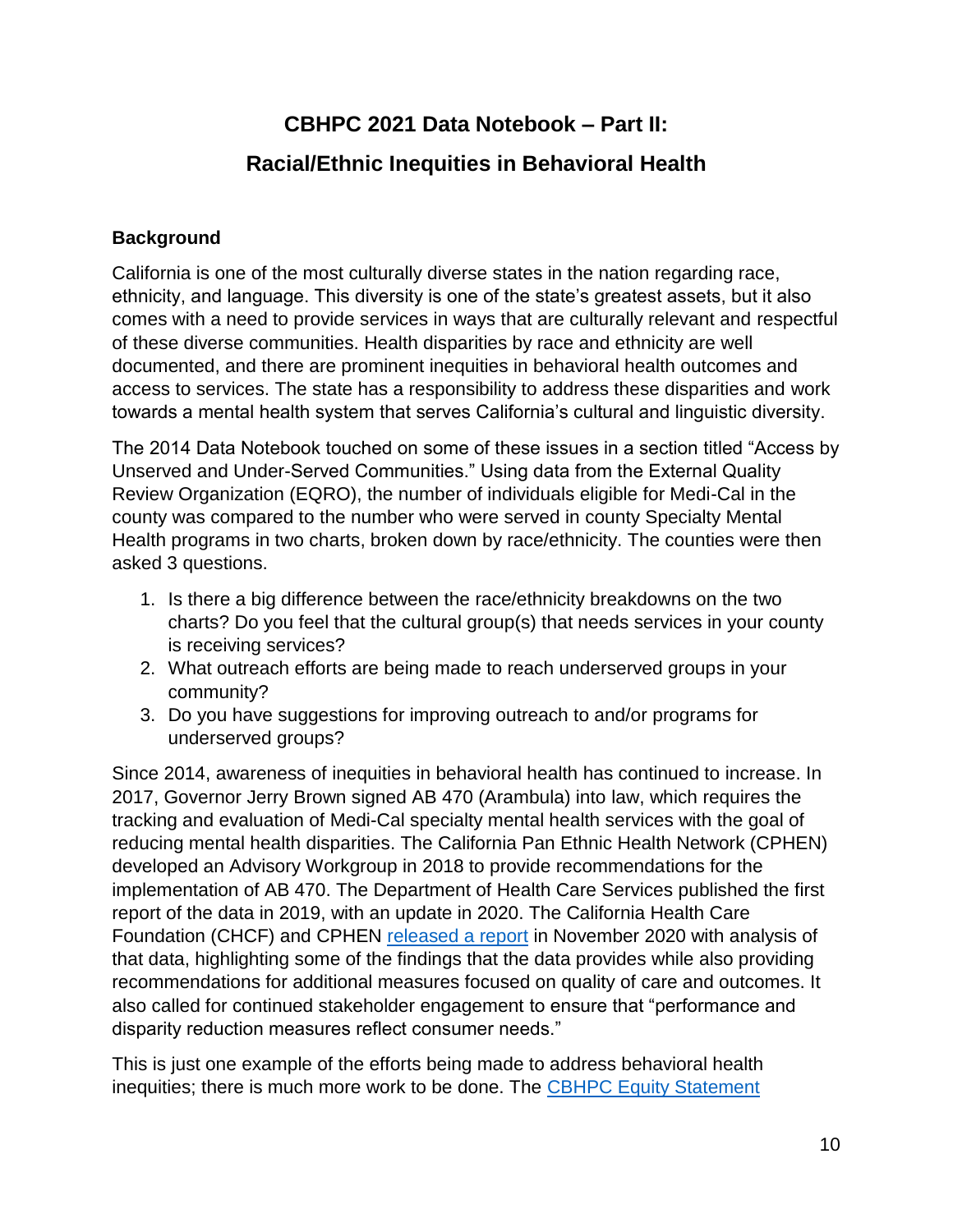acknowledges the impact of social injustice on the behavioral health system that leads to health inequities, and "supports California in achieving the goals to reduce disparities, rebuild the trust lost from communities that have been historically under/inappropriately served and eliminate social injustice and racial inequities." As part of the effort to put this into action, the 2021 Data Notebook is returning to this timely topic.

### **County Data: Mono County**

The following data has been personalized for your county. Please review it and reflect on the potential trends regarding race and ethnicity. Refer to it as you answer Part II of the 2021 Data Notebook Survey. See Appendix I for statewide California data.

Figure 1 is from the [Highlighting Differences to Understand Disparities](https://mhsoac.ca.gov/resources/transparency-suite/highlighting-differences-understand-disparities) dashboard of the MHSOAC transparency suite. It compares the percentage of total persons by race/ethnicity in your county from three sources for fiscal year (FY) 18-19:

- 1. FSP: Persons in Full-Service Partnerships.
- 2. CSI: Persons receiving publicly funded mental health services as reported in the Clients Services Information system.
- 3. Total Pop: Department of Finance population estimates based on US Census data.

The data is also presented in table format below the chart. Some values may be unavailable or suppressed due to the low count to protect patient privacy. Comparing these percentages may show some insight into potential disparities in access based on race/ethnicity.



**Figure 1. Mental Health Access by Race/Ethnicity in Mono County, FY 18-19, Total**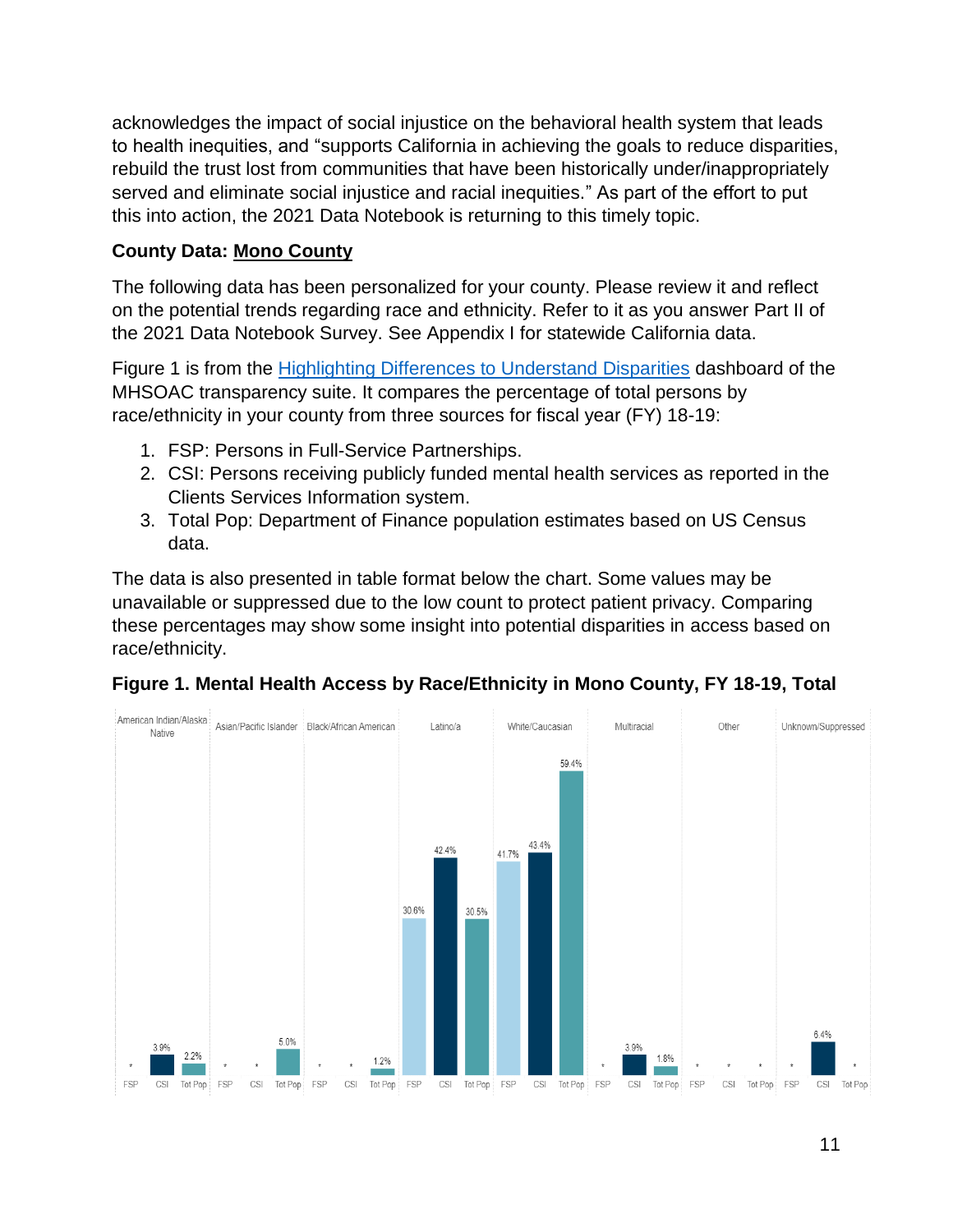|                  | American<br>Indian $/$<br>Alaska Native | Asian/<br>Pacific<br>Islander | Black/<br>African<br>American | Latino/a | White/<br>Caucasian | Multiracial | Other   | Unknown/<br>suppressed |
|------------------|-----------------------------------------|-------------------------------|-------------------------------|----------|---------------------|-------------|---------|------------------------|
| <b>FSP</b>       | ∗                                       | $\star$                       | $\star$                       | 30.6%    | 41.7%               | $\star$     | $\star$ | ∗                      |
| CSI              | 3.9%                                    | $\star$                       | $^\star$                      | 42.4%    | 43.4%               | 3.9%        | $\ast$  | 6.4%                   |
| <b>Total Pop</b> | 2.2%                                    | 5.0%                          | 1.2%                          | 30.5%    | 59.4%               | 1.8%        | $\ast$  | *                      |

### **Table 1. Mental Health Access by Race/Ethnicity in Mono County, FY 18 - 19, Total**

*\*Data not available or suppressed (any count <11)*

Further data are provided below from the [Performance Dashboard AB 470 Report](https://data.chhs.ca.gov/dataset/adult-ab470-datasets/resource/c1908f78-3716-4b91-8afa-0dc9c3c2058a)  [Application,](https://data.chhs.ca.gov/dataset/adult-ab470-datasets/resource/c1908f78-3716-4b91-8afa-0dc9c3c2058a) published by DHCS. The first two charts (Figures 2 & 3) show the percentages of adult beneficiaries in your county receiving **Specialty Mental Health Services** or **Mental Health Services** compared to the overall Medi-Cal eligible count, by race/ethnicity. **Mental Health Services** refers to non-specialty mental health services; mostly mild-moderate mental health services found in fee-for-service claims and managed care encounters. The **access** rate includes beneficiaries receiving **at least one** mental health services visit in a single fiscal year while the **engagement** rate includes beneficiaries with **five or more** visits in a fiscal year.

Differences in the percentages by race/ethnicity may show potential disparities. For example, some groups may have lower penetration and engagement rates than others. There may also be discrepancies between the penetration and engagement rates for the same group, or between the rates for Specialty Mental Health Services compared to Mental Health Services. What does the data for your county say about access and engagement for different racial/ethnic groups?

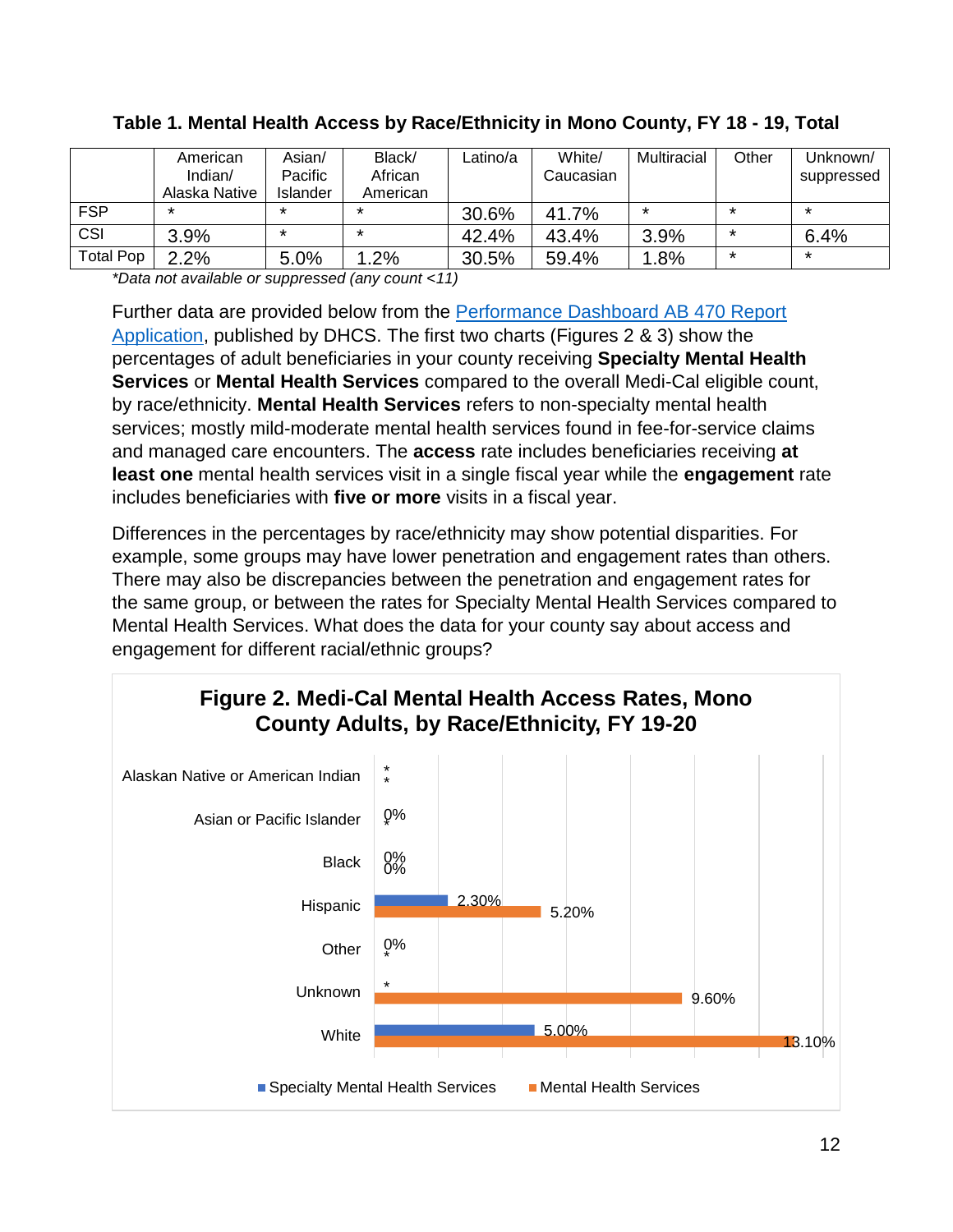

The next two charts (Figures 4 & 5) show the same measures for children and youth in your county. Once again, differences in rates between groups may indicate inequities in access to care, and trends may be different from the data for adults in your county.

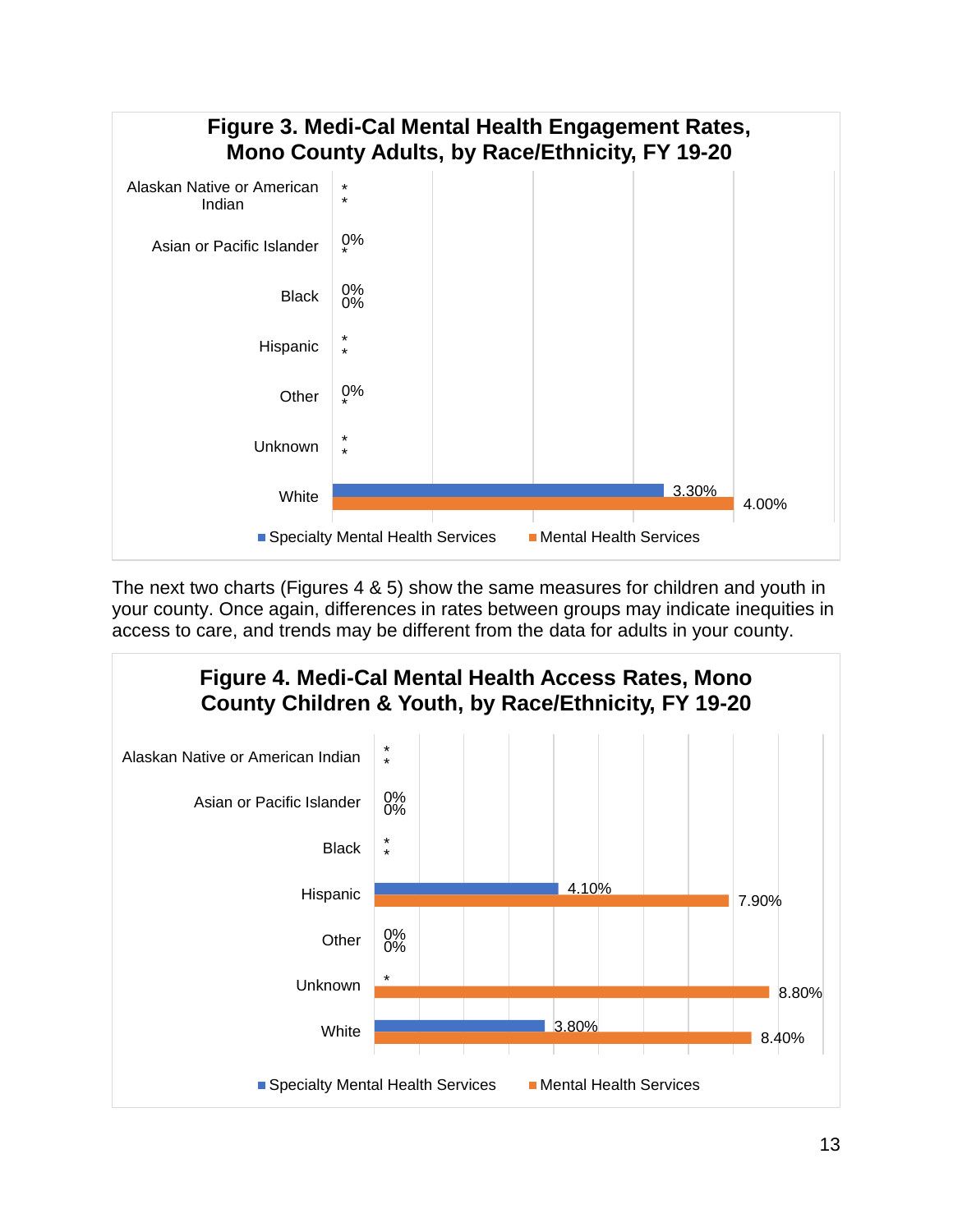

The next two charts (Figures 6 & 7) show the percentage of beneficiaries receiving Specialty Mental Health Services and Mental Health Services (at least one mental health service visit per FY) compared to the overall Med-Cal eligible count for the 8 most common preferred written languages for Medi-Cal enrollees overall (listed in alphabetical order): Arabic, Cantonese, English, Korean, Mandarin, Russian, Spanish, and Vietnamese. This data does not indicate what language services were delivered in, just the written language preference of the individuals receiving services.

Observe which enrollees in your county were less likely to receive mental health services through either Specialty Mental Health Services or Mental Health Services based on their preferred language. Again, if the data show significant differences, you may want to explore possible reasons and whether there is something that can be done to reduce the differences in your county.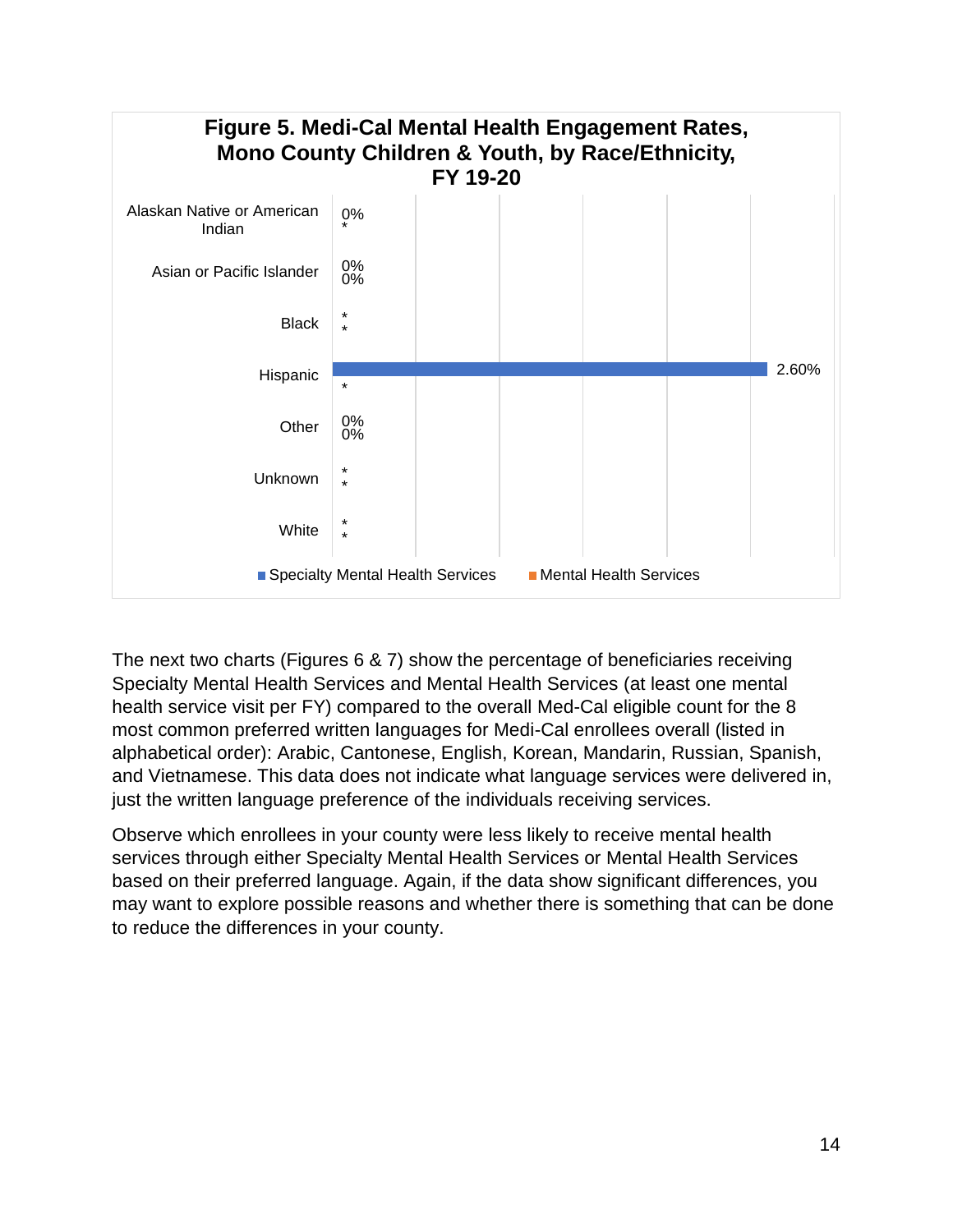

*\*Data has been suppressed to protect patient privacy.*



*\*Data has been suppressed to protect patient privacy.*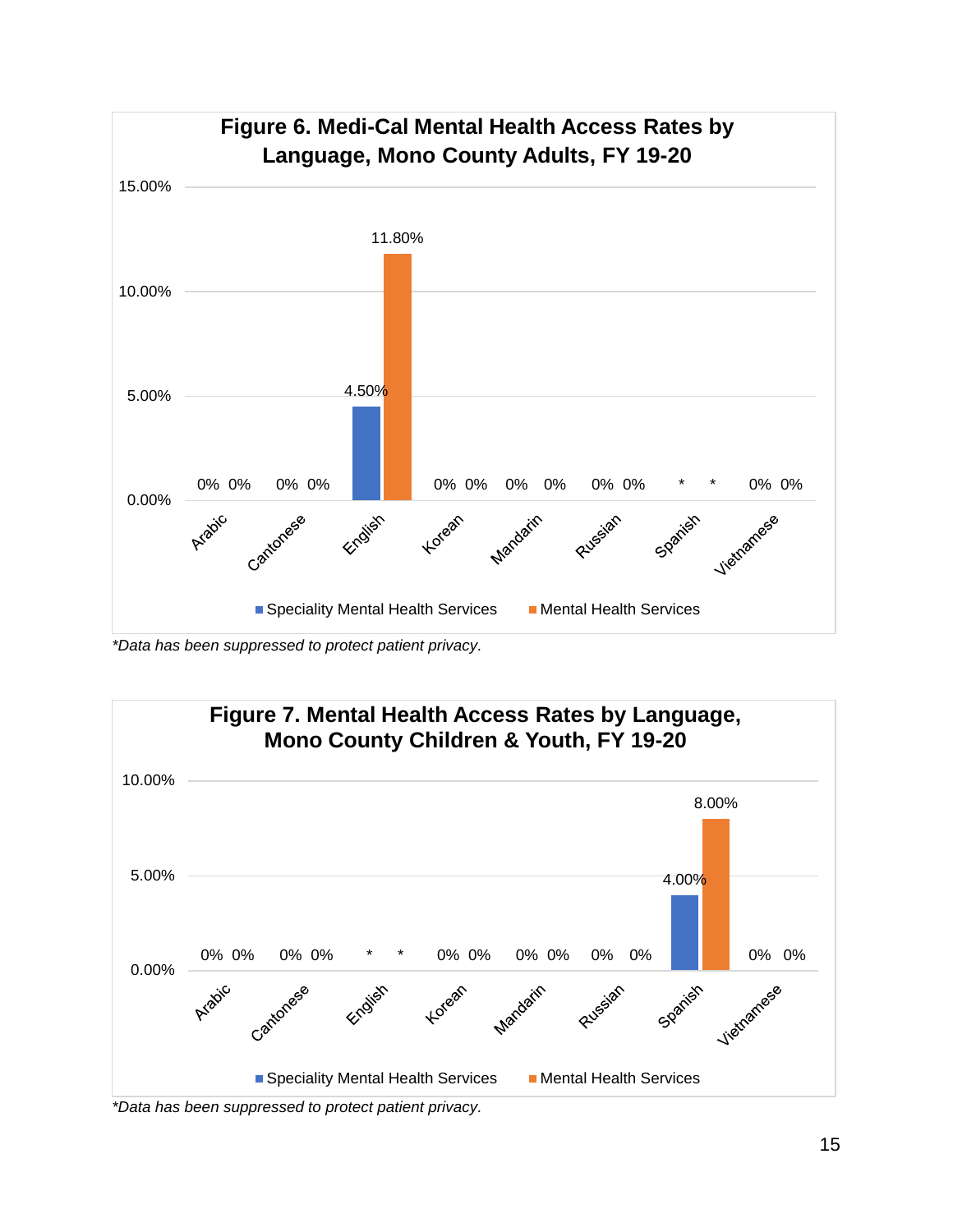### **Part II Survey Questions**

The following is a text summary of the survey questions for Part II of the 2021 Data Notebook. Please note that the questions are presented here in a different format than the finalized SurveyMonkey online survey. Refer to the PDF preview of the SurveyMonkey survey to see a more accurate presentation of the items.

#### **Please answer the following questions:**

- 12.Based on the data provided for your county, please rate the **access** and **engagement** to stepdown services for each of the following racial/ethnic groups. (Dropdown menus for access rate and engagement rate with the ratings of "Excellent", "Very Good", "Good", "Fair", and "Poor" for each group.)
	- a. Alaskan Native / American Indian:
	- b. Asian or Pacific Islander:
	- c. Black:
	- d. Hispanic:
	- e. Other:
	- f. White:
- 13.What outreach, community engagement, and/or education methods are being used to reach and serve the following racial/ethnic groups in your community? (Please select all that apply.)

(Matrix of checkboxes for each item and racial/ethnic group.)

- a. Outreach at local community venues and events
- b. House visits to underserved individuals/communities
- c. Telehealth services to increase access and engagement
- d. Community stakeholder meetings/events
- e. Written materials translated into multiple languages
- f. Live/virtual interpretation services
- g. Educational classes, workshops, or videos
- h. Providing food/drink at meetings and events
- i. Providing reimbursement or stipends for involvement
- j. Providing transportation to and from services
- k. Other (please describe):
- 14.Which of the following groups are represented on your mental health board/commission or related work groups/task forces? (Please select all that apply.)
	- a. Alaskan Native / American Indian
	- b. Asian or Pacific Islander
	- c. Black
	- d. Hispanic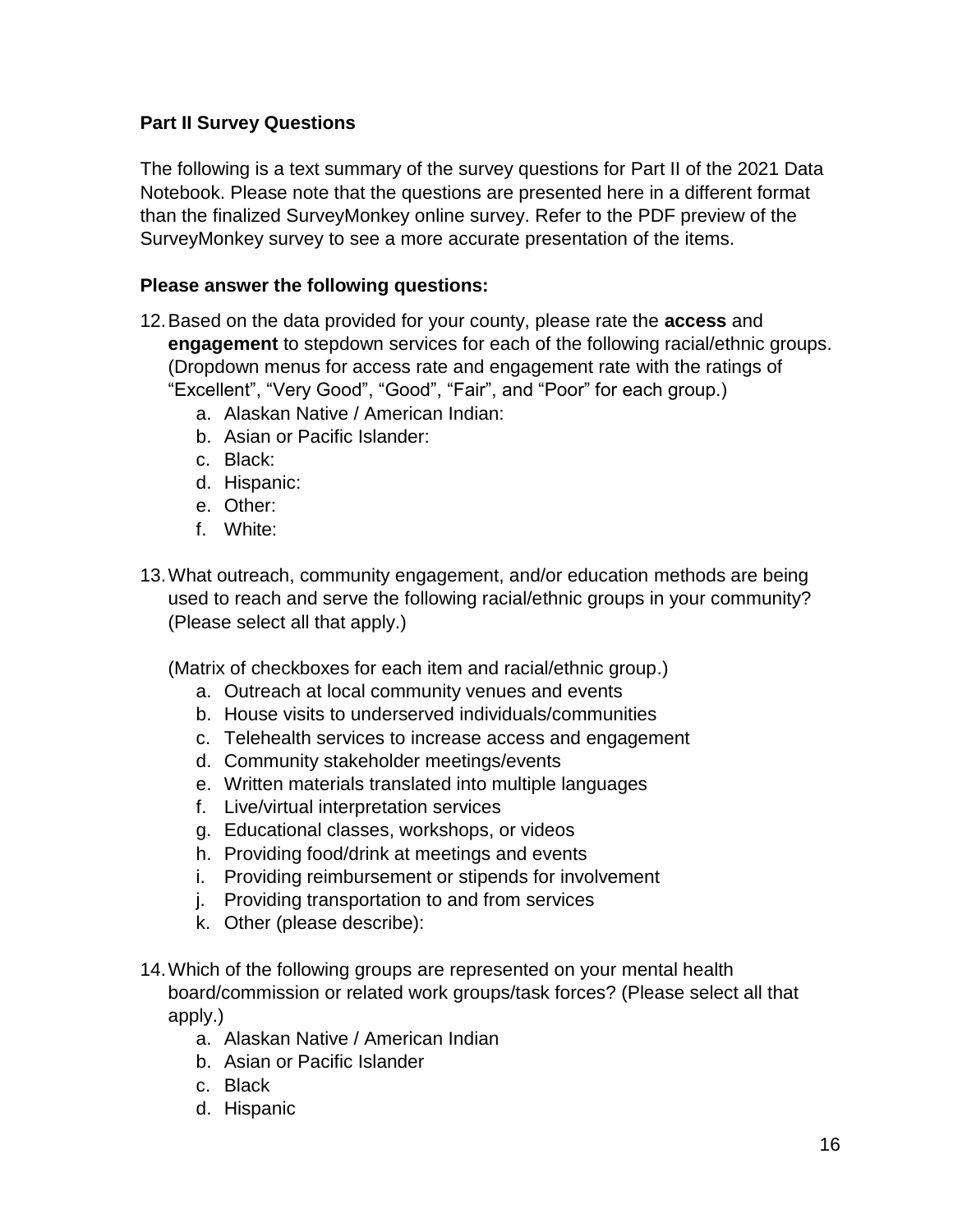- e. White
- f. Other race/ethnicity
- g. Older adults (65+ years)
- h. Transition-age youth (16-24 years)
- 15.Which of the following steps have been taken to develop a culturally diverse behavioral health work force in your county? (Please check all that apply.)
	- a. Tailoring recruitment efforts (re: professional outreach and job ads) to applicants who are representative of the racial/ethnic populations in your county
	- b. Utilizing behavioral health workforce pipeline programs that value cultural/linguistic diversity among applicants
	- c. Actively cultivating a culturally inclusive workplace environment in which racial/ethnic minority staff are engaged
	- d. Conducting listening sessions or other methods for staff to provide feedback on workplace environment and hiring/promoting practices
	- e. Providing professional development opportunities such as mentorship or continued education and training for behavioral health staff and providers
	- f. Other (please describe):
	- g. None of the above.
- 16.Does your county provide cultural proficiency training for behavioral health staff and providers?
	- a. Yes (please describe):
	- b. No
- 17.Which of the following does your county have difficulty with in regard to providing culturally responsive and accessible mental health services? (Please select all that apply.)
	- a. Employing culturally diverse staff and providers
	- b. Retaining culturally diverse staff and providers
	- c. Translating written materials
	- d. Providing live/virtual interpretation services
	- e. Providing cultural proficiency training for staff and providers
	- f. Outreach to racial/ethnic minority communities
	- g. Other (please specify):
- 18.What barriers to accessing mental health services do individuals from underserved communities face in your county? (Please select all that apply.)
	- a. Language barriers
	- b. Lack of culturally diverse/representative staff providers
	- c. Distrust of mental health services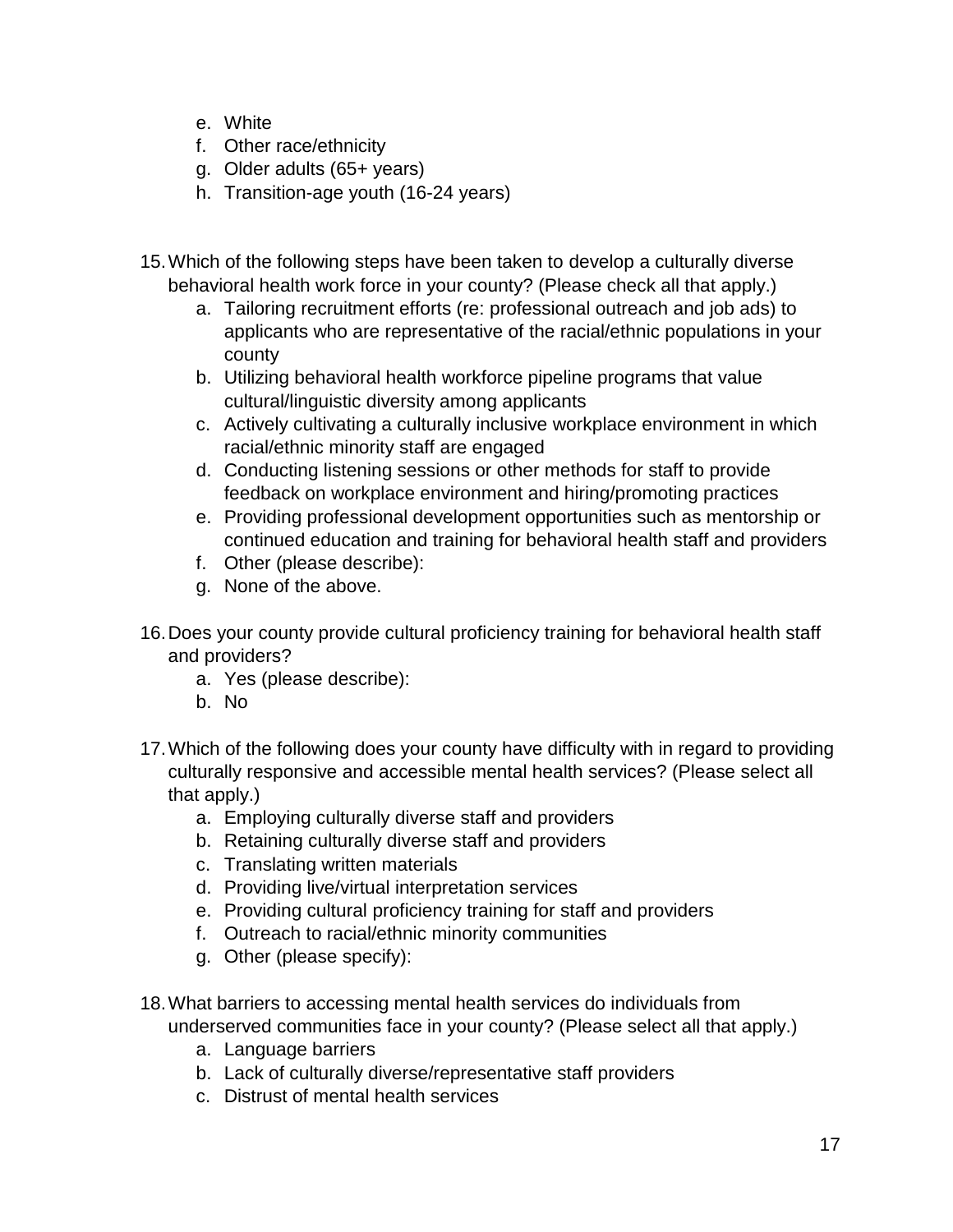- d. Community stigma
- e. Lack of information or awareness of services
- f. Difficulty securing transportation to or from services
- g. Difficulty accessing telehealth services
- h. Other (please specify):
- 19.Do you feel that the COVID-19 pandemic has increased behavioral health disparities for any of the following groups? (Please select all that apply.)
	- a. Alaskan Native / American Indian
	- b. Asian or Pacific Islander
	- c. Black
	- d. Hispanic
	- e. White
	- f. Other race/ethnicity
	- g. Older adults (65+ years)
	- h. Transition-age youth (16-24 years)
	- i. Children (Under 16)
- 20.Please rate the impact of the use of telehealth services during Covid-19 for the following groups regarding access and utilization of behavioral health services.

(Rating options for each group are "very positive", "somewhat positive", "neutral", "somewhat negative", and "very negative".

- a. Alaskan Native / American Indian:
- b. Asian or Pacific Islander:
- c. Black:
- d. Hispanic:
- e. Other:
- f. White:
- 21. Which providers or services have been employed, utilized, or collaborated with to serve the following racial/ethnic populations in your county? (Please select all that apply.)

(Matrix of checkboxes for each item and racial/ethnic group.)

- a. Community Health Workers / *promotoras*
- b. Community-accepted first responders
- c. Peer Support Specialists
- d. SUD providers
- e. Community-based organizations
- f. Faith-based leaders/organizations
- g. Local tribal nations / native communities
- h. Homeless services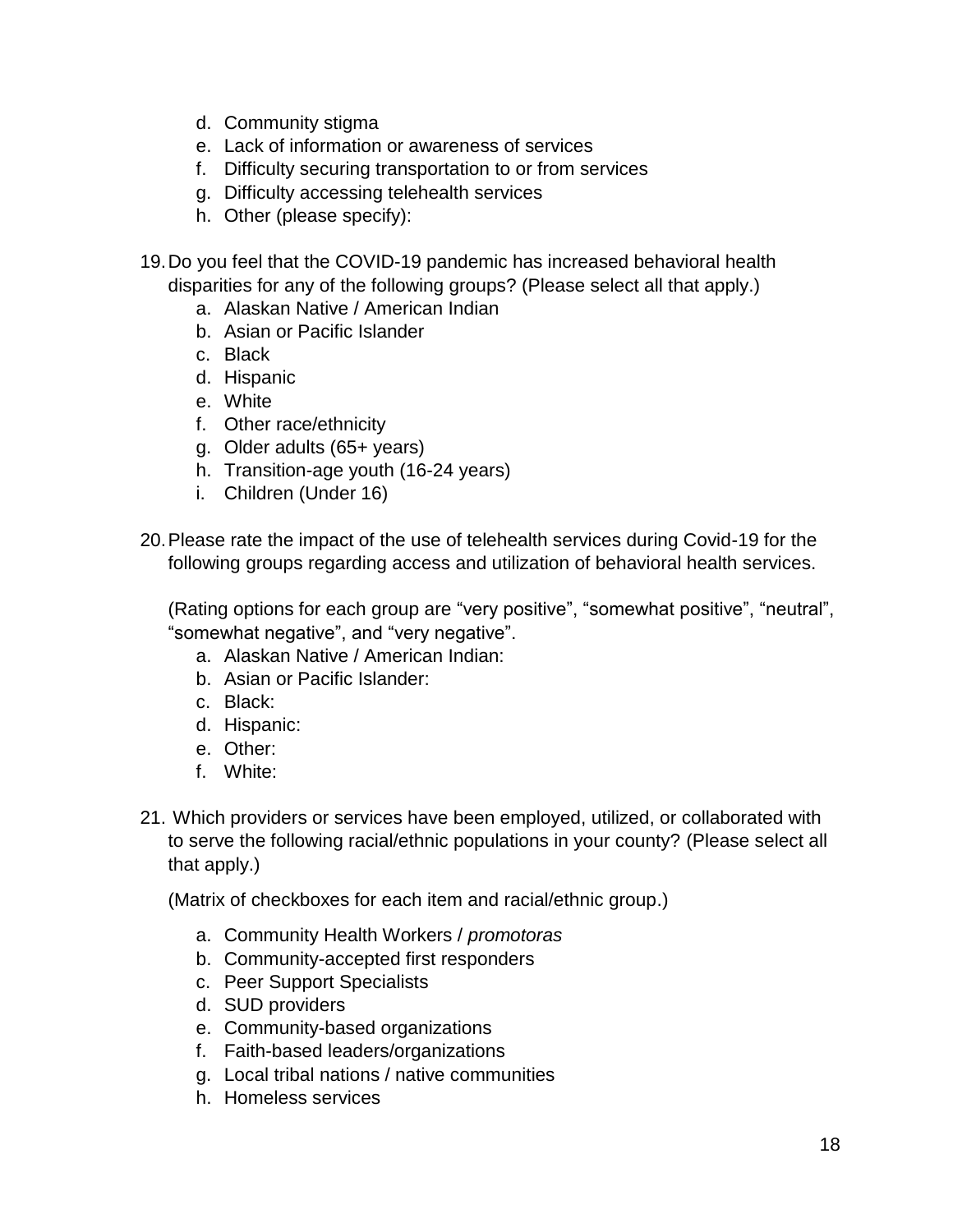- i. Local K-12 schools
- j. Higher education
- k. Domestic violence programs
- l. Immigration services
- m. Sport/athletic teams or organizations
- n. Grocery stores or food pantries
- o. Other (Please specify):
- 22.Do you have suggestions for improving outreach to and/or programs for underserved groups? (Text Response)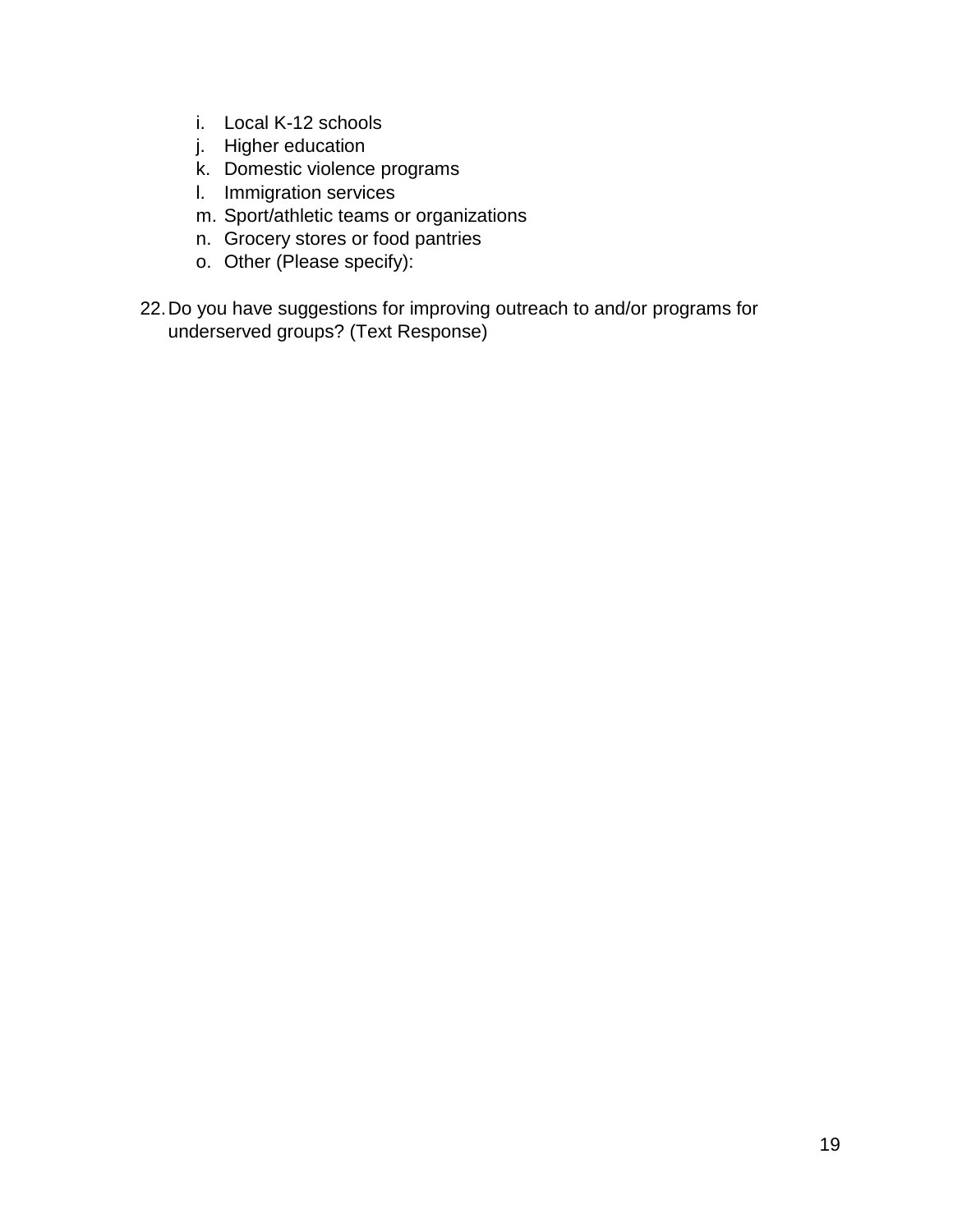## **Appendix A: Statewide Data for California**

The following data is for the state of California. Figure A1 is from the Highlighting [Differences to Understand Disparities](https://mhsoac.ca.gov/resources/transparency-suite/highlighting-differences-understand-disparities) dashboard of the MHSOAC transparency suite. It compares the percentage of total persons by race/ethnicity in California from three sources for fiscal year (FY) 18-19:

- 1. FSP: Persons in Full-Service Partnerships.
- 2. CSI: Persons receiving publicly funded mental health services as reported in the Clients Services Information system.
- 3. Total Pop: Department of Finance population estimates based on US Census data.

The data is also presented in table format below the chart. Some values may be unavailable or suppressed due to the low count to protect patient privacy. Comparing these percentages may show some insight into potential disparities in access based on race/ethnicity.



#### **Figure A1. Mental Health Access by Race/Ethnicity in California, FY 18-19, Total**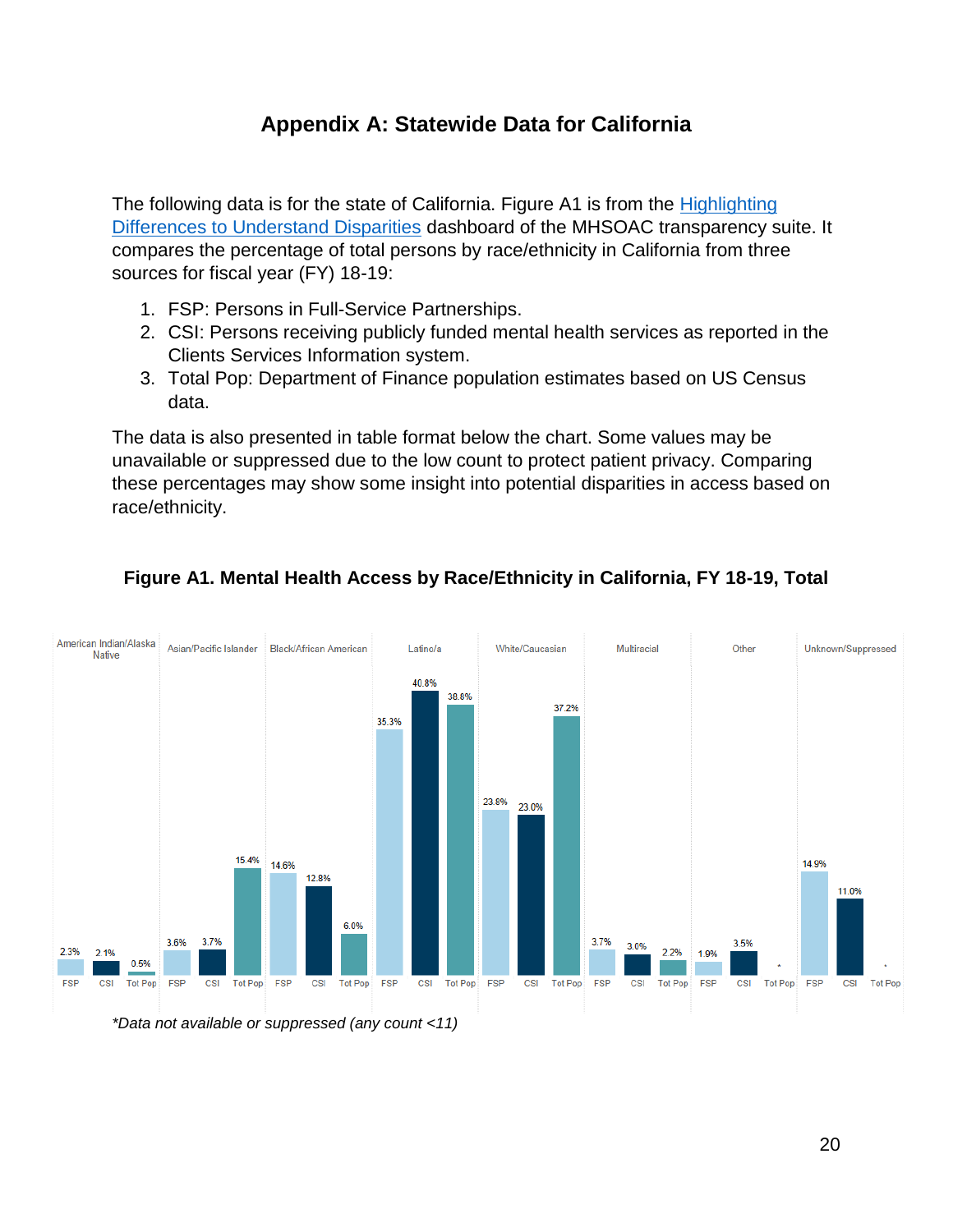|               | American      | Asian/          | Black/   | Latino/a | White/    | Multiracial | Other   | Unknown/   |
|---------------|---------------|-----------------|----------|----------|-----------|-------------|---------|------------|
|               | Indian/       | Pacific         | African  |          | Caucasian |             |         | suppressed |
|               | Alaska Native | <b>Islander</b> | American |          |           |             |         |            |
| <b>FSP</b>    | 2.3%          | 3.5%            | 14.6%    | 35.3%    | 23.8%     | 3.7%        | $1.9\%$ | 14.9%      |
| CSI           | 2.1%          | 3.7%            | 12.8%    | 40.8%    | 23.0%     | 3.0%        | 3.5%    | 11.0%      |
| Total<br>Pop. | 0.5%          | 15.4%           | 6.0%     | 38.8%    | 37.2%     | 2.2%        | $\star$ | *          |

#### **Table A1. Mental Health Access by Race/Ethnicity in California, FY 18-19, Total**

*\*Data not available or suppressed (any count <11)*

Further data is provided below from the [Performance Dashboard AB 470 Report](https://data.chhs.ca.gov/dataset/adult-ab470-datasets/resource/c1908f78-3716-4b91-8afa-0dc9c3c2058a)  [Application,](https://data.chhs.ca.gov/dataset/adult-ab470-datasets/resource/c1908f78-3716-4b91-8afa-0dc9c3c2058a) published by DHCS. The first two charts (Figures A1 & A2) show the percentages of adult beneficiaries in California receiving **Specialty Mental Health Services** or **Mental Health Services** compared to the overall Medi-Cal eligible count, by race/ethnicity. **Mental Health Services** refers to non-specialty mental health services; mostly mild-moderate mental health services found in fee-for-service claims and managed care encounters. The **access** rate includes beneficiaries receiving **at least one** mental health services visit in a single fiscal year while the **engagement** rate includes beneficiaries with **five or more** visits in a fiscal year.

Differences in the percentages by race/ethnicity may show potential disparities. For example, Asian or Pacific Islander and Hispanic beneficiaries have notably lower access and engagement rates than other racial/ethnic groups.

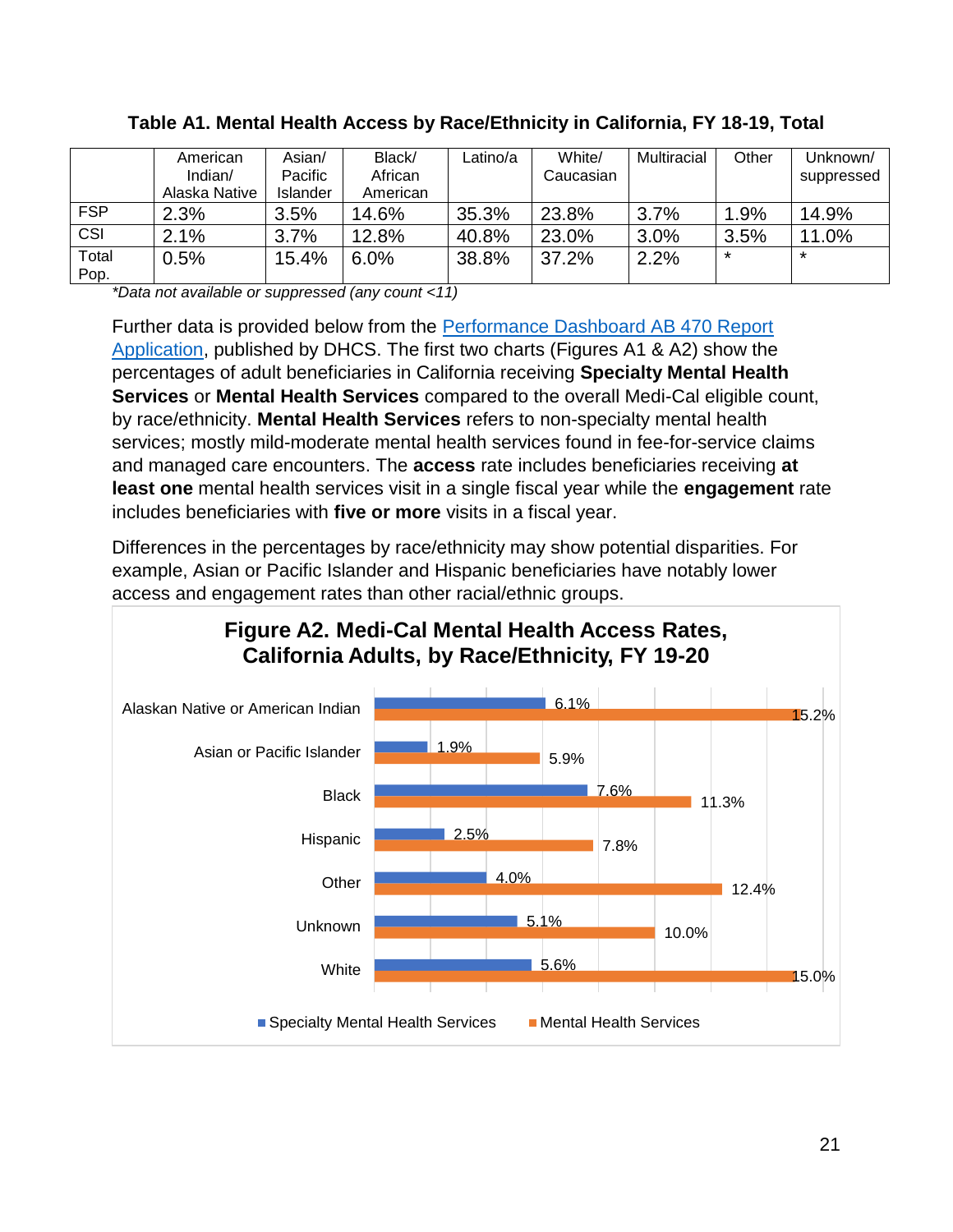

The next two charts (Figures A4 & A5) show the same measures for children and youth in California. Once again, rates for Asian or Pacific Islander and Hispanic children/youth are lower than for other groups.

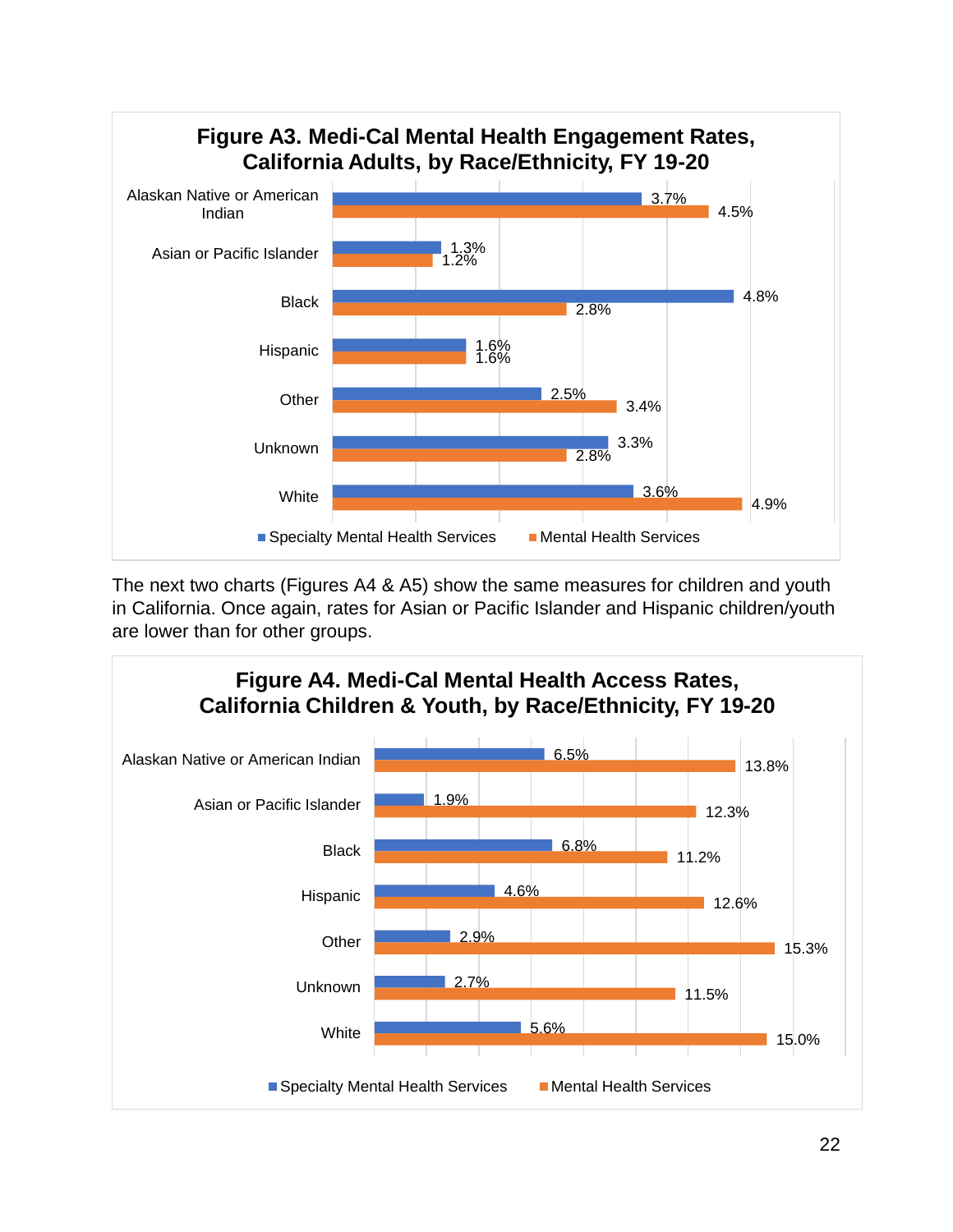

Figure A6 shows the percentage of adult beneficiaries receiving Specialty Mental Health Services and Mental Health Services (at least one mental health service visit per FY) compared to the overall Med-Cal eligible count for each of the 8 most common preferred written languages for Medi-Cal enrollees overall (listed in alphabetical order): Arabic, Cantonese, English, Korean, Mandarin, Russian, Spanish, and Vietnamese. This data does not indicate what language services were delivered in, just the written language preference of the individuals. Based on this data, access rates for Specialty Mental health Services among non-English speaking groups are lower than for English speaking beneficiaries, with Mandarin and Korean having the lowest rates. However, English beneficiaries do not have the highest access rates for Mental Health Services.